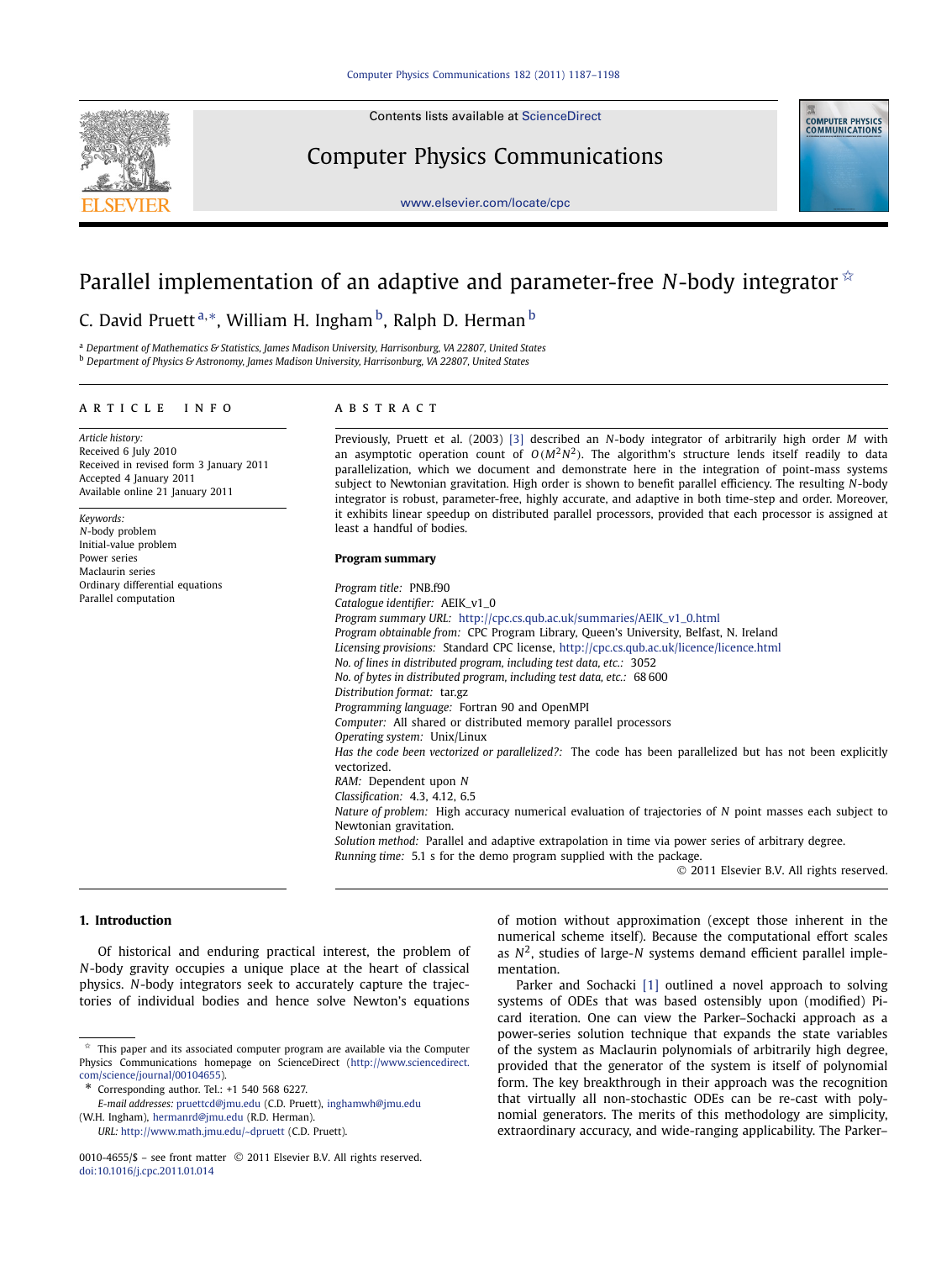<span id="page-1-0"></span>Sochacki method has recently been applied by Stewart and Blair [\[2\]](#page-11-0) to the integration of spiking neural networks.

In 2003, Pruett et al. [\[3\]](#page-11-0) adapted the Parker–Sochacki technique to the *N*-body problem. At the time, they were unaware that Fehlberg [\[4\]](#page-11-0) had used an analogous approach for the three-body problem as early as 1964 and that Broucke [\[5\]](#page-11-0) had extended the method to the *N*-body problem in 1971. Nevertheless, Pruett et al. extended earlier work by rendering the algorithm doubly adaptive (that is, adaptive in both time increment and polynomial order). Moreover, they optimized the scheme for minimum computational effort to render the algorithm parameter-free.

Numerical experiments with the doubly-adaptive variant of the *N*-body algorithm addressed what was then an open question: What is the optimal order of a numerical integrator for the *N*body problem [\[6,7\]?](#page-11-0) These experiments revealed that optimal order is higher than previously suggested and is inherently dynamic, dependent upon the number of bodies *N*, the specified global error tolerance  $\epsilon$ , and the instantaneous configuration of the bodies, higher order being advantageous during close encounters.

The *N*-body algorithm previously reported [\[3\]](#page-11-0) is robust and accurate. However, with a per-step operation count of  $O(N^2M^2)$ , where *M* is the order, it is not particularly efficient despite the relatively large time step characteristic of high-order methods. This shortcoming is offset by a simple structure that lends itself readily to data parallelism. Here we document and demonstrate a parallel implementation of the algorithm. To improve notation and to correct some typographic errors in the previous paper, we summarize both the original serial algorithm and its parallelization.

The resulting *N*-body integrator is robust, doubly adaptive (i.e., in time and order), and parameter-free. Moreover, it exhibits linear speedup on distributed parallel processors, provided that each processor has at least a handful of bodies.

The method is demonstrated in the integration of *N*-body systems of point masses subject to Newtonian gravitation. The potential range of applications of the methodology, however, is broad. For example, particle methods for fluid-flow simulation are structurally similar to *N*-body algorithms.

# **2. Governing equations**

In [\[3\],](#page-11-0) the *N*-body problem is formulated as an autonomous system of ordinary differential equations for time  $t > t_0$ , namely

$$
\frac{dX_{ij}}{dt} = V_{ij} \tag{1}
$$

$$
\frac{dV_{ij}}{dt} = \sum_{k \neq j} M_k (X_{ik} - X_{ij}) S_{jk}^3
$$
 (2)

$$
\frac{dS_{jk}}{dt} = -S_{jk}^{3} \sum_{i=1}^{3} (X_{ik} - X_{ij})(V_{ik} - V_{ij}) \quad (j \neq k)
$$
\n(3)

where  $X_{ij}$  and  $V_{ij}$  are the *i*th components ( $i = 1, 2, 3$ ) of position and velocity, respectively, of body  $j$  ( $j = 1, 2, ..., N$ ),  $M_k \equiv G\mu_k$ ,  $\mu_k$  is the mass of body *k* ( $k = 1, 2, ..., N$ ), and *G* is the universal gravitational constant. The system is cast with its generator in *polynomial form*. This unusual convention, which is central to the Parker–Sochacki method, is facilitated by defining the inverse separation distance between the centers of bodies *j* and *k* as follows:  $S_{jk} \equiv 1/r_{jk}$  (*j*  $\neq k$ ), where  $r_{jk} \equiv \sqrt{\sum_{i=1}^{3} (X_{ij} - X_{ik})^2}$ . Note that the generator of Eq. (3) is polynomial of degree five. The governing equations are completed by specifying initial conditions  $X_{ij}(t_0)$  and  $V_{ii}(t_0)$ .

## **3. Baseline algorithm**

The polynomial form of system Eqs.  $(1)$ – $(3)$  admits powerseries solution techniques. Furthermore, because the system is autonomous, the time origin can be shifted to zero  $(t_0 = 0)$  following each integration step without loss of generality. As a result, solution components can be approximated by Maclaurin polynomials in time *t*. For example, let  $x_{ij}(t)$  be the numerical approximant of the exact solution  $X_{ij}(t)$ , and let  $x_{ijm}$  denote the *m*th-order coefficient of the *M*th-order Maclaurin polynomial approximation for  $X_{ij}$ . That is,  $X_{ij}(t) \approx x_{ij}(t) \equiv \sum_{m=0}^{M} x_{ijm} t^m$ . Let similar conventions both for the convenience of tions hold for the approximants  $v_{ij}$ ,  $s_{jk}$ , and powers of  $s_{jk}$ .

Now suppose the Maclaurin-polynomial coefficients are known for terms through order  $m - 1$ . By integrating the Maclaurin polynomial approximation of Eq. (1) with respect to *t*, for example, the *m*th-order coefficient of position is obtained as

$$
x_{ijm} = \frac{1}{m} v_{i,j,m-1} \tag{4}
$$

Similarly, and by using Cauchy products to evaluate quadratic nonlinearities and repeated Cauchy products for higher-order nonlinearities, the following recursion relationships hold among successive Maclaurin coefficients:

$$
v_{ijm} = \frac{1}{m} \sum_{k \neq j} M_k \sum_{q=0}^{m-1} (x_{ikq} - x_{ijq})(s^3)_{j,k,m-1-q}
$$
(5)

$$
s_{jkm} = -\frac{1}{m} \sum_{q=0}^{m-1} (s^3)_{jkq} a_{j,k,m-1-q} \quad (k \neq j)
$$
 (6)

$$
(s^{2})_{jkm} = \sum_{q=0}^{m} s_{jkq} s_{j,k,m-q} \quad (k \neq j)
$$
 (7)

$$
(s3)jkm = \sum_{q=0}^{m} (s2)jkq sj,k,m-q \quad (k \neq j)
$$
 (8)

$$
a_{jkm} \equiv \sum_{q=0}^{m} \sum_{i=1}^{3} (x_{ijq} - x_{ikq})(v_{i,j,m-q} - v_{i,k,m-q}) \quad (k \neq j)
$$
 (9)

The quantity *a jkm* is defined as a computational convenience. For Eqs. (4)–(9), the coordinate index ranges  $i = 1, 2, 3$ , and the body indices *j* and *k* both range from 1 to *N*; e.g.,  $j = 1, 2, \ldots, N$ .

The essence of the baseline algorithm consists of three procedures inside a time-advancement loop:

- (1) The zero-order quantities  $x_{ij0}$  and  $v_{ij0}$  are simply the initial positions and velocities. The zero-order inverse separations *s*  $j_{k0}$  follow from the initial positions  $x_{ij0}$ . That is,  $s_{jk0} \equiv$  $1/r_{ik}(0)$ . Then the quantities  $(s^2)_{ik0}$ ,  $(s^3)_{ik0}$ , and  $a_{ik0}$  follow from Eqs. (7)–(9) for  $m = 0$ .
- (2) The quantities  $x_{ijm}$ ,  $v_{ijm}$ ,  $s_{jkm}$   $(s^2)_{jkm}$ ,  $(s^3)_{jkm}$ , and  $a_{jkm}$ are defined recursively by looping through Eqs. (4)–(9) for  $m = 1, 2, \ldots, M$ . This process yields the Maclaurin coefficients for position and velocity, namely  $\mathbf{x}_{jm} = [x_{1jm}, x_{2jm}, x_{3jm}]$  and  $\mathbf{v}_{jm} = [\nu_{1jm}, \nu_{2jm}, \nu_{3jm}], m = 0, 1, \ldots, M.$
- (3) The system state is advanced in time by  $\Delta t$  merely by evaluating the Maclaurin polynomials of position and velocity. For example, the position and velocity updates are:

$$
\mathbf{x}_{j}(\Delta t) = \mathbf{x}_{j0} + \mathbf{x}_{j1}\Delta t + \mathbf{x}_{j2}\Delta t^{2} + \dots + \mathbf{x}_{jM}\Delta t^{M}
$$
 (10)

$$
\mathbf{v}_j(\Delta t) = \mathbf{v}_{j0} + \mathbf{v}_{j1}\Delta t + \mathbf{v}_{j2}\Delta t^2 + \dots + \mathbf{v}_{jM}\Delta t^M
$$
 (11)

where  $j = 1, 2, ..., N$ . Polynomial evaluations are accomplished efficiently by Horner's method in *O(M N)* operations.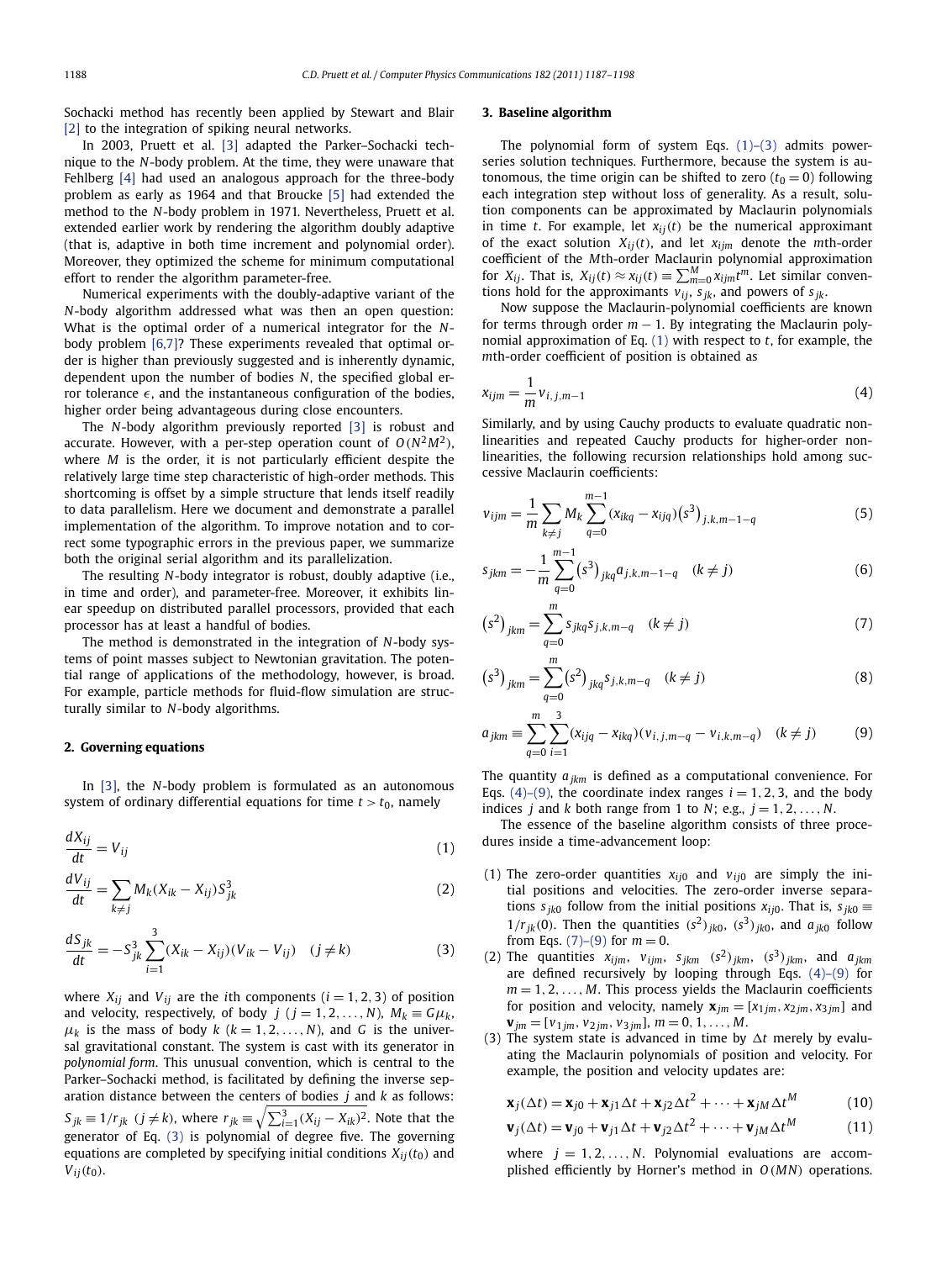<span id="page-2-0"></span>Because the method is a one-step method and the generator is autonomous, initial conditions can be reset after each step, in which case Eqs. [\(10\) and \(11\)](#page-1-0) are valid for all time steps.

The baseline algorithm is summarized below:

#### *input N*

*input initial positions*  $x_{ij}$ *(0)*  $(i = 1, 2, 3)$ *,*  $(i = 1, 2, ..., N)$ *input initial velocities*  $v_{ii}(0)$  *(* $i = 1, 2, 3$ *), (* $j = 1, 2, ..., N$ *) set parameters: integration time T, order M, time increment*  $\Delta t$ *set initial conditions:*  $x_{ij0} = x_{ij}(0)$ *,*  $v_{ij0} = v_{ij}(0)$  $t \leftarrow 0$ *Do until (t > T )* | *Establish inverse separations s jk*<sup>0</sup> *from xij*<sup>0</sup> *Establish*  $(s^2)_{ik0}$ ,  $(s^3)_{ik0}$ , and a<sub>ik0</sub> from Eqs. (7)–(9) | *Recursively, for m* = 1*,* 2*,..., M* | | *Compute coefficients xijm, vijm, s jkm, etc., from Eqs.* (4)–(9) *Update*  $\mathbf{x}_i(\Delta t)$  *and*  $\mathbf{v}_i(\Delta t)$  *by Eqs.* (10)–(11)  $t \leftarrow t + \Delta t$ *Output: running time t, positions*  $\mathbf{x}_i(\Delta t)$ *, velocities*  $\mathbf{v}_i(\Delta t)$ *Reset initial conditions:*  $x_{ij0} \leftarrow x_{ij}(\Delta t)$ ,  $v_{ij0} \leftarrow v_{ij}(\Delta t)$ 

Note that order *M* of the baseline algorithm is arbitrary.

#### **4. Adaptive stepping**

Let  $\Delta t_l$  be the variable interval of step *l* for a time integration of total duration  $T$ , and let  $\epsilon$  be the global relative error tolerance. Then the *allowable* per-step relative error  $\epsilon_l$  is given by

$$
\epsilon_l = \frac{\epsilon \Delta t_l}{T} \tag{12}
$$

For an integration scheme of order *m*, under reasonable assumptions it can be shown that the global relative error tolerance is maintained provided the *estimated* per-step relative error *el* is bounded by  $\epsilon_l$ , in which case

$$
e_l \approx \frac{v_{\text{max}}(l)}{v_s} \Delta t_l^{m+1} \leqslant \epsilon_l
$$
\n(13)

The estimation *el* is based upon the first neglected term of the Maclaurin polynomial approximation of velocity. Here  $v_s \equiv$  $\max_i \|\mathbf{v}_{i0}(0)\|_2$  is a velocity scale based upon the Euclidean velocity of the initial condition, and  $v_{\text{max}}(l) \equiv \max_{i} ||\mathbf{v}_{i,m+1}(t_i)||_2$  is a norm for the  $(m + 1)$ -order Maclaurin coefficient at the *l*th step. Combining Eqs. (12) and (13) leads to the following bound on the time step:

$$
\Delta t_l \leqslant \left[ \frac{\epsilon v_s}{T v_{\text{max}}(l)} \right]^{1/m} \tag{14}
$$

#### **5. Optimization**

Suppose  $W_+$ ,  $W_-$ ,  $W_{\times}$ , and  $W_+$  denote the number of additions, subtractions, multiplications, and divisions, respectively, per time step in the algorithm. These floating-point operations can be counted precisely and the dominant terms identified. For example,

$$
W_{+}(M, N) = \frac{5}{4}N(N - 1)(M + 1)(M + 2) + \frac{3}{2}N^{2}M(M + 1)
$$
  
+ 
$$
\frac{1}{2}N(N - 1)M + 6N(M - 1) + 4N^{2}
$$
  

$$
\approx \frac{11}{4}M^{2}N^{2}
$$
 (15)

Similarly,

$$
W_{-}(M,N) \approx 6M^2N^2 \tag{16}
$$

$$
W_{\times}(M,N) \approx \frac{17}{4}M^2N^2\tag{17}
$$

$$
W_{\div}(M,N) \approx MN \tag{18}
$$

The weighted per-step operation count is

 $W(M, N) = W_+W_+(M, N) + W_-W_-(M, N) + W_{\times}W_{\times}(M, N)$  $+ w_{\perp} W_{\perp} (M, N)$  (19)

where weights *w*<sub>+</sub>, *w*<sub>−</sub>, etc., reflect the respective relative costs on the given platform of the four basic arithmetic operations. For example, if the basic operations share the same weight (unity), then the asymptotic workload is  $W(M, N) \approx 13M^2N^2$ . Given the perstep workload Eq. (19), the computational cost per unit time for an integration step of size  $\Delta t$  can be defined as follows:

$$
P(M, N, \Delta t) = \frac{W(M, N)}{\Delta t}
$$
 (20)

where *W (M, N)* is the exact weighted operation count from Eq. (19). Numerical experimentation with the time-adaptive, fixedorder, *N*-body integrator (Fig. 4 of [\[3\]\)](#page-11-0) has shown  $P(M, N, \Delta t)$  to be a rapidly decreasing function of *M* for small *M*. *P(M, N,t)* attains a minimum at a relatively large value of *M* (roughly 12 and 20 for single- and double-precision calculations, respectively) and then increases gradually. This behavior permits a simple-minded but effective search for the global minimum of *P*. With the modifications to the baseline algorithm outlined below, the enhanced algorithm adapts both  $\Delta t_l$  and *M* at each time step *l* (including the first) to minimize computational effort:

1. Immediately prior to the loop for  $m = 1, 2, \ldots, M$  in the baseline algorithm insert:

*Set reference cost P*<sup>0</sup> *to an outrageously large value*

2. Immediately after coefficient computation within loop for  $m =$ 1*,* 2*,..., M* insert:

*Evaluate*  $\Delta t_l$  *for order*  $(m - 1)$  *via Eq.* (14) *Evaluate cost*  $P_1 \leftarrow P(m, N, \Delta t_l)$  *via Eq.* (20) *If*  $(P_1 > P_0)$  *then*  $M \leftarrow m$ *Exit End if Reset reference cost:*  $P_0 \leftarrow P_1$ 

The additional computational cost incurred by the optimization is negligible relative to other time-advancement costs.

Finally, by defining  $\epsilon \approx u$ , where *u* is the machine unit roundoff error of the computational platform, the algorithm is rendered parameter-free.

A demanding test of the doubly adaptive algorithm is the time evolution of a "swarm" of gravitating particles. To this end, a 96 particle system was considered. Initial positions are shown in [Fig. 1.](#page-3-0) Each particle was assigned randomized Cartesian position and velocity components, each initialized to a random number uniformly distributed on [−2*,* 2]. For clarity in the figure, vertical (*z*) position coordinates are shifted by two units so that all particles are plotted with positive stems.

[Fig. 2](#page-3-0) demonstrates the doubly adaptive behavior of the optimized algorithm during the integration of the particle swarm defined immediately above, for an integration time  $0 \leqslant t \leqslant 0.5$ . Note that optimal order varies from 15 to 23 while optimal time step varies by more than three orders of magnitude. The total number of time steps is 2211. Small steps correspond to near-collisions. For this calculation,  $\epsilon = 10^{-13}$ .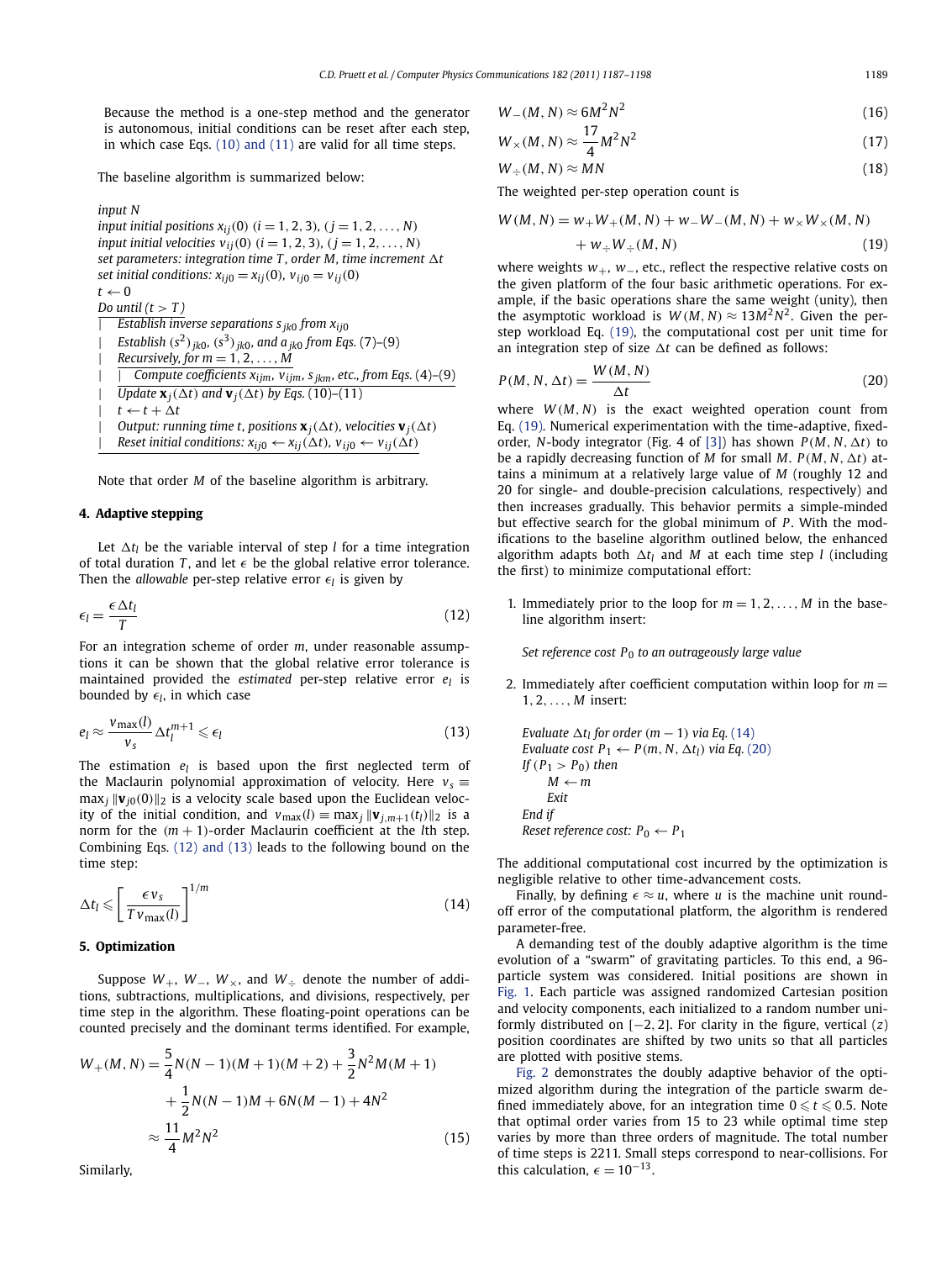<span id="page-3-0"></span>

**Fig. 1.** Initial positions of 96-particle "swarm", with vertical coordinate shifted by two for clarity.



Fig. 2. Behavior of doubly adaptive algorithm for 96-particle system: (a) adaptation of time increment  $\Delta t$ , and (b) simultaneous adaptation of Maclaurin order *M*.

# **6. Parallel implementation**

A parallel version of the algorithm has been implemented in Fortran 90 with explicit message passing via the Message Passing Interface (MPI) protocol. The parallel algorithm is summarized in pseudocode below, where *q* is the processor id, and messagepassing commands are indicated in **boldface**. First, we summarize the algorithm's basic functions.

Let *p* be the number of processors; that is,  $q = 1, 2, \ldots, p$ . The present *N*-body algorithm lends itself to data-parallel structure, as shown in Fig. 3, illustrated for  $p = 4$ . In principle, each processor is responsible for updating the positions and velocities of a subset of the total number of bodies, and the data are distributed accordingly. Specifically, for fixed *m*, quantities  $x_{ijm}$  and  $v_{ijm}$  are  $N \times 3$ matrices. In contrast  $s_{jkm}$ ,  $(s^2)_{jkm}$ ,  $(s^3)_{jkm}$ , and  $a_{jkm}$  are  $N \times N$  ma-<br>trices. All matrices are "strip-mined" by distributing strips to each of the *p* processors as shown in the figure.

There are two modes of operation, each designed to ensure computational efficiency via optimal load balancing. In the first mode, any number of processors  $p \le N$  is allowed provided



**Fig. 3.** Data-parallel structure of parallelized *N*-body algorithm, shown for  $p = 4$ .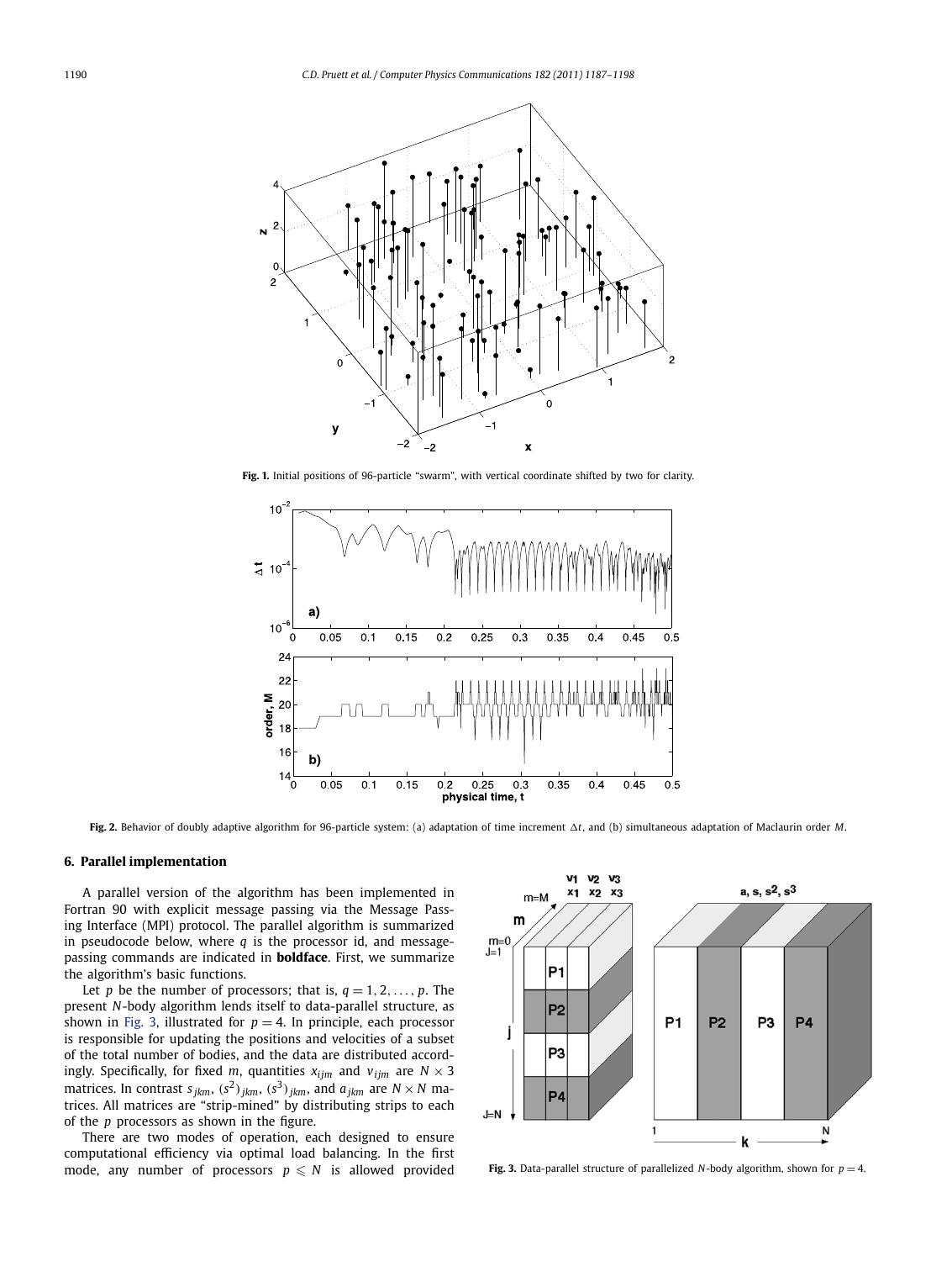<span id="page-4-0"></span>*N* mod  $p = 0$ , in which case each processor is responsible for exactly  $N/p$  bodies. For example, if  $N = 32$  and  $p = 4$ , processors 1, 2, 3, and 4, are responsible for bodies 1 to 8, 9 to 16, 17 to 24, and 25 to 32, respectively. For the first mode of operation, the computational workload is essentially perfectly balanced.

The algorithm defaults to its second mode of operation if *p* is not an integer divisor of *N*. In this case, processors 1 to *p* − 1 are each assigned  $b = \lceil \frac{N}{p} \rceil$  bodies, and processor  $p$  is assigned the remainder of bodies  $\hat{N} - b(p-1)$ . (Here, [z] is the ceiling function that returns the closest integer greater than or equal to *z*.) For example, if  $N = 32$  and  $p = 5$ , then  $b = 7$ , in which case processors 1–4 are each responsible for 7 bodies, and processor 5 is responsible for 4 bodies.

For the second mode of operation, if the number of processors  $p \leqslant N$  is not further restricted, then, in some instances, the remainder  $N - b(p - 1)$  can be negative. Thus, the constraint *b*(*p* − 1) < *N* is enforced. Because *b* =  $\lceil \frac{N}{P} \rceil$  =  $\lfloor \frac{N+(p-1)}{p} \rfloor$ , where  $\lfloor z \rfloor$  is the floor function, the constraint equation can be expressed  $\lfloor \frac{N+(p-1)}{p} \rfloor (p-1) < N$ . Finally, we note that  $\lfloor \frac{N+(p-1)}{p} \rfloor (p-1) \le$  $\frac{N+(p-1)}{p}(p-1)$ , which yields the working constraint inequality *N*<sup>+</sup>( $\frac{p-1}{p}$ ) *(p* − 1) < *N*, whose solution is *p* <  $\sqrt{N}$  + 1. By numerical experimentation, we have found it permissible to relax the constraint ever so slightly by taking  $p \leq \lceil \sqrt{N} \rceil + 1$ . Therefore, if  $N = 32$ , for example, the maximum number of processors allowed is  $p = 7$ .

For either mode of operation, let

$$
b = \left\lceil \frac{N}{p} \right\rceil \tag{21}
$$

and, for each processor  $q = 1, 2, \ldots, p$ , define

$$
j_0(q) \equiv (q-1)b + 1 = k_0(q)
$$
  
\n
$$
j_1(q) \equiv \min(qb, N) = k_1(q)
$$
\n(22)

Then processor *q* is accountable for computing the position coefficients  $x_{i,j=j_0(q):j_1(q),m}$  and the velocity coefficients  $v_{i,j=j_0(q):j_1(q),m}$ ,  $i = 1, 2, 3$  and  $m = 1, \ldots, M$ . Needed for these calculations on processor *q* are  $s_{j,k=k_0(q):k_1(q),m}$  for all bodies *j* and all previous *m*, and similarly for  $s^2$ ,  $s^3$ , and *a*.

During an integration step, each processor independently advances from, say, order  $m - 1$  to  $m$  all Maclaurin polynomials belonging to its subset of bodies. Before the computation can proceed to the next higher order, all processors must share data because of the dependency of the Cauchy products for order  $m + 1$  on the Maclaurin coefficients of position and velocity for all bodies and all previous orders. At this stage, the processors distribute their individual contributions via MPI's ALLGATHER operation. Specifically, each processor gathers 6*N* data values comprised of the Maclaurinseries components of degree *m* for the position coordinates (*xijm*,  $i = 1, 2, 3$  and analogous values for the three velocity components  $(v_{ijm}, i = 1, 2, 3)$ . Thus, to build the Maclaurin series to its full order *M*, 6*MN* data values must be gathered by all processors per time step. The additional ALLGATHER that lies outside the inner (*m*) loop in the algorithm below does not contribute to the asymptotic communications count.

If *p* divides evenly into *N*, the computational workload is almost perfectly balanced, with the exception of one node, whose job it is to perform the additional evaluations such as  $P(m, N, \Delta t)$ necessary for optimization. The additional effort, however, which primarily involves integer operations and few at that, is minuscule relative to the major computational burden, so there is little or nothing to be gained by attempting to parallelize the optimization process. For mode-two operation, the workload of the *p*th processor is less than that of the other processors. Thus, in principle there would be a slight computational advantage to assigning the *p*th processor the task of optimization. However, in our current implementation, the head node (processor 1) assumes all extra tasks, including I/O and optimization.

Here is the complete parameter-free, parallel algorithm:

*(q*=*all) query system for p and process id*  $(q=1)$  *input and*  $(q=all)$  *broadcast* N *(q*=*1) input and (q*=*all) broadcast maximum order M (q*=*all) compute b from Eq.* (21)  $(q=all)$  evaluate  $j_0(q) = k_0(q)$  and  $j_1(q) = k_1(q)$  via Eq. (22) *(q*=*all) allocate memory based on N, M, p, and b (q*=*1) input integration time T*  $(q=1)$  initialize running time  $t \leftarrow 0$  $(q=1)$  initialize Terminate1  $\leftarrow$  *FALSE and (q=all)* **broadcast**  $(q=1)$  input and  $(q=all)$  **broadcast** masses M<sub>*i*</sub>  $(q=1)$  *input and*  $(q=all)$  *broadcast <i>initial data*  $x_{ij0} = x_{ij}(0)$ *,*  $v_{ii0} = v_{ii}(0)$ *(q*=*all) time advancement: do until (Terminate1)*  $(q=1 \text{ only})$  initialize  $P_0 \leftarrow 10^{30}$  (set outrageously large) *compute inverse separations s*  $i_{k=k_0:k_1,0}$  *from x* $i_{i0}, j = 1, \ldots, N$ compute  $(s^2)_{j,k=k_0:k_1,0}$ ,  $(s^3)_{j,k=k_0:k_1,0}$ ,  $a_{j,k=k_0:k_1,0}$ | *via Eqs.* (7)–(9) | *recursively, for m* = 1*,* 2*,..., M* |  $\Box$  *compute coefficients*  $x_{i,j=j_0:j_1,m}$  *from Eq.* (4) | | *allgather xijm, current m* compute coefficients  $v_{i,j=j_0:j_1,m}$  from Eq. (5) | | *allgather vijm, current m* compute coefficients  $s_{j,k=k_0:k_1,m}$  from Eq. (6)  $|$   $|$   $|$   $\text{compute coefficients (s)}_{\substack{j,k=k_0:k_1,m}}^2$  *from Eq.* (7) |  $\blacksquare$  *compute coefficients*  $(s)$ <sup>3</sup>, $_{k=k_0:k_1,m}$  *from Eq.* (8) | *compute coefficients*  $a_{j,k=k_0:k_1,m}$  *from Eq.* (9)<br>| *set Terminate2*  $\leftarrow$  *FALSE* |  $|$  *set Terminate2* ← *FALSE*<br>|  $(a=1 \text{ only})$  *compute* At  $|$   $|$   $(q=1 \text{ only})$  compute  $\Delta t$  via Eq. (14)<br> $|$   $|$   $|$   $(q=1 \text{ only})$  compute relative cost  $P_1$ |  $(q=1 \text{ only})$  compute relative cost  $P_1 \leftarrow P(N, m, \Delta t)$ <br>| | via Ea. (20) | | *via Eq. (20)* |  $(q=1 \text{ only})$  if  $(P_1 > P_0)$  set Terminate2 ← TRUE<br>| **broadcast** Terminate2 from a=1 | | *broadcast Terminate2 from q*=*1* | *if (Terminate2) exit m loop*<br>|  $P_0 \leftarrow P_1$  $\frac{|}{(a=1 \text{ only})t}$  $\sqrt{(q=1 \text{ only}) t} \leftarrow t + \Delta t$ <br>  $\sqrt{(q=1 \text{ only}) if (t > T) T}$  $(q=1 \text{ only})$  if  $(t > T)$  Terminate  $1 \leftarrow$  TRUE *broadcast*  $\Delta t$  and Terminate1 from  $q=1$ *update*  $\mathbf{x}_{j=j_0:j_1}(\Delta t)$  *and*  $\mathbf{v}_{j=j_0:j_1}(\Delta t)$  *by Eqs.* (10)–(11)  $\alpha$ *allgather* $\mathbf{x}_j(\Delta t) \rightarrow x_{ij0}$  **and**  $\mathbf{v}_j(\Delta t) \rightarrow v_{ij0}$  **(reset ICs)** | *(q*=*1 only) output: running time t, positions xij*0*, velocities vij*<sup>0</sup> | *if (Terminate1) exit time advancement loop*

# *(q*=*all) stop*

Recall that the asymptotic operational workload per step  $W(M, N) \approx 13M^2N^2$  if adds and subtracts, multiplies and divides are assumed to share the same weight. It follows that the asymptotic per-processor operation and communication costs per integration step are:

per-processor operation count, 
$$
W_p \approx \frac{13M^2N^2}{p}
$$
  
per-processor communication cost,  $C_p \approx 6MN$   
computation/communication ratio,  $R = \frac{W_p}{C_p} \approx \frac{13MN}{6p}$  (23)

Because of latency and bandwidth issues, data transfers between CPUs of distributed-memory systems are typically much slower than floating-point operations, frequently by one or two orders of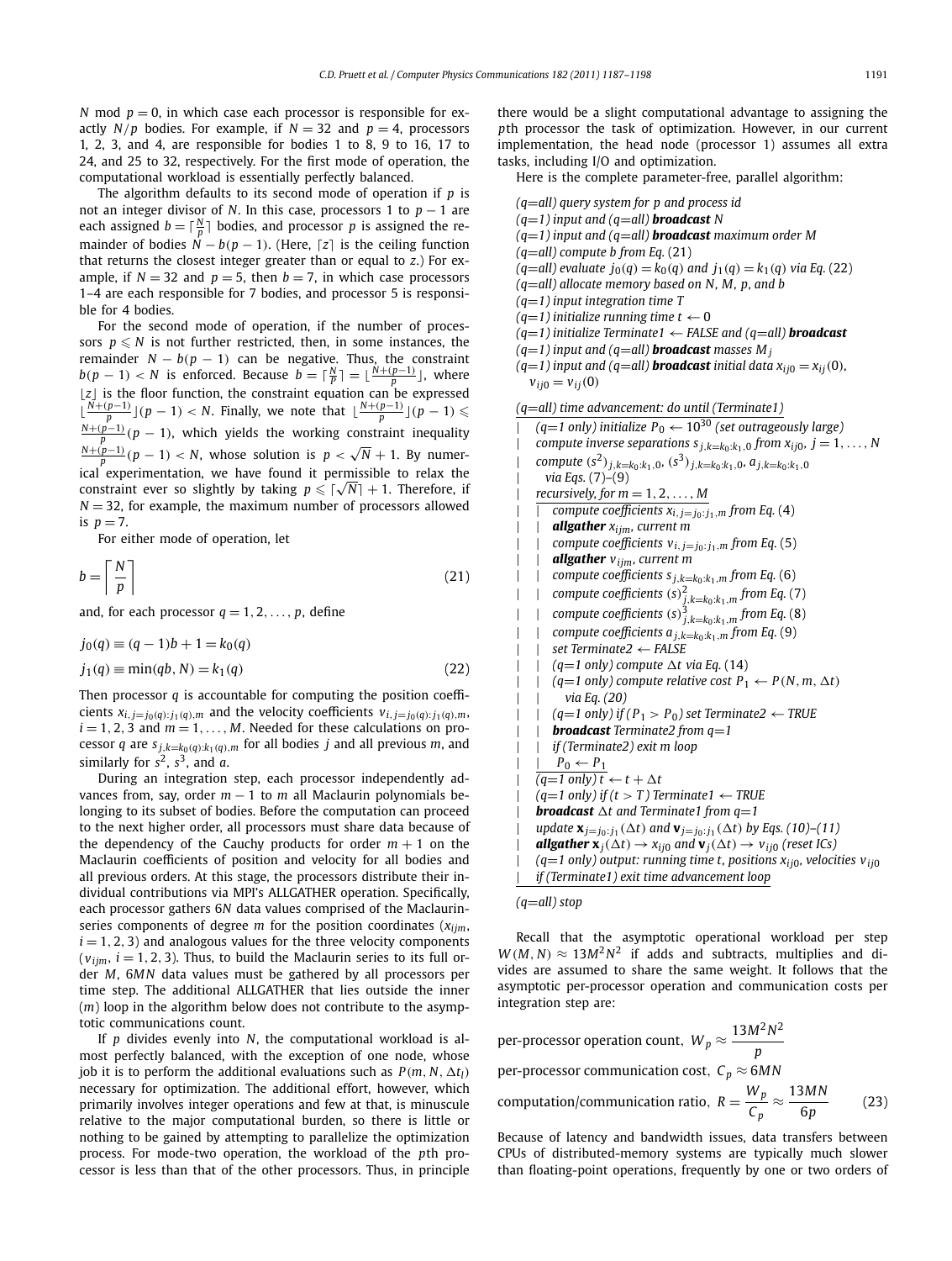<span id="page-5-0"></span>magnitude. Consequently, parallel performance will be suboptimal unless the ratio *R* of computational operations to communication transfers is large (i.e.,  $R \gg 1$ ). For the sake of illustration, suppose there are at least five bodies per processor ( $p \leqslant N/5$ ). Then, for the current algorithm  $R \geqslant \frac{65M}{6} \approx 11M$ , based on Eq. [\(23\)](#page-4-0) above. Thus, a high-order ( $M \gg 1$ ) algorithm may benefit from a naturally high computation to communication ratio and should perform well in a distributed-memory environment. For the current implementation, as shown in the previous section, optimal order *M* for a 64-bit calculation is typically about 20. Hence, for the current algorithm, with a least a handful of bodies per processor, *R >* 200, which should yield good parallel performance even in environments with relatively slow communication channels. The results of the next section confirm this expectation.

It should be acknowledged that the baseline serial algorithm enjoys a factor of two in computational efficiency over the parallel *N*-body algorithm. This stems from the fact that the former exploits symmetry with respect to the first two indices for the quantities  $s_{jkm}$ ,  $(s^2)_{jkm}$ ,  $(s^3)_{jkm}$ , and  $a_{jkm}$ , which the latter cannot do without violating nodal memory independence on distributedmemory platforms.

Finally, we note that, whenever  $N \geq 36$ , mode-two operation guarantees at least a handful of bodies per processor (for all but the last processor), and thus ensures efficient parallel implementation.

### **7. Results**

In Pruett et al. [\[3\],](#page-11-0) a serial version of the present doubly adaptive *N*-body algorithm was presented and tested in comparisons with Bulirsch–Stoer methodology. Although the serial algorithm was not as efficient as the Bulirsch–Stoer method, it had the advantage of being parameter-free. Moreover, because of the simplicity of the underlying algorithm, the methodology is readily amenable to a data-parallel implementation, which was detailed in previous sections. Here we validate and demonstrate a Fortran90/ MPI implementation of the parallelized *N*-body algorithm.

Although the baseline serial algorithm is elegant in its simplicity, parallelization adds considerable complexity. Hence, it was essential that, prior to any performance testing, the parallel algorithm be thoroughly validated for correctness. This was accomplished by comparing its results with verified results obtained for identical initial data from the serial algorithm. Several verification test cases were considered. In each case, serial and parallel results were essentially identical. Because parallel algorithms are non-deterministic in general, exact agreement between serial and parallel computations is not guaranteed, nor is perfect replicability of parallel results. Occasional small differences in the last one or two significant digits are a consequence of non-deterministic round-off error propagation stemming from the non-associativity of numerical addition.

To demonstrate the attributes of the current algorithm, we consider three test cases, the first two of which are benign and the third of which challenges any integration scheme, including Bulirsch–Stoer.

#### *7.1. A binary-star simulation*

We first consider a simple two-body system for which an exact solution is known. In particular, we consider a "binary-star" scenario with a periodic solution. Initial conditions are prescribed so that two stars revolve in circular orbits about the system's stationary center of mass (CM). The stars remain collinear with and on opposite sides of the CM. Initial data are provided in Table 1. With  $G = 1$ , the orbital radii are  $r_1 = 2$  and  $r_2 = 1$ , respectively, and both orbits have period 6*π*. The exact position

**Table 1** Initial data for binary-star integration.

|          |      |  | j $\mu_j$ $x_{1j}(0)$ $x_{2j}(0)$ $x_{3j}(0)$ $v_{1j}(0)$ $v_{2j}(0)$ $v_{3j}(0)$ |  |
|----------|------|--|-----------------------------------------------------------------------------------|--|
| $\sim$ 1 | $-2$ |  | $-2/3$                                                                            |  |
|          |      |  | 1/3                                                                               |  |



**Fig. 4.** Comparison of global accuracy for reference (RK4) and current (PNB) integration schemes for binary-star system with known analytic solution. For commensurate absolute error of  $10^{-9}$ , RK4 and PNB schemes require one million and 600 time steps, respectively.

vectors for bodies 1 and 2 are  $\mathbf{x}_1(t) = [-2\cos(\omega t), -2\sin(\omega t), 0]$ and  $\mathbf{x}_2(t) = [\cos(\omega t), \sin(\omega t), 0]$ , respectively, with  $\omega = 1/3$ . The duration of the integration is  $0 \leq t \leq 5000$ , which corresponds to 265.25 orbital periods.

The computing platform was a small shared-memory symmetric multi-processor belonging to the Department of Mathematics and Statistics at James Madison University. Specifically, the platform consists of a single quad-core Intel E5320 Xeon processor running at 1.86 GHz with 16 GB of RAM. The operating system was 64-bit Ubuntu Linux, and the compiler was **gfortran** with default options.

Fig. 4 presents global error at termination of the calculation for two integration schemes: the current algorithm and a classic workhorse, the fourth-order Runge–Kutta (RK4) method. Whereas the present algorithm exploits a polynomial form of the system generator, the RK4 implementation involves a standard form of the generator (that is, one involving roots and reciprocals). For this benign problem, RK4 performs well with a fixed time step. However, more than one million time steps are needed to reduce global absolute error to 10<sup>−</sup>9. Significant reduction of error beyond this level is prohibited by the accumulation of round-off errors.

Somewhat surprisingly, RK4 exhibits fifth-order convergence to the exact solution for this problem, as shown in Fig. 4, presumably picking up one order of accuracy because of the periodicity of the solution. (Similarly, low-order integration schemes such as composite rectangle rule yield spectral accuracy for periodic problems.) In contrast, the current parameter-free scheme achieves global accuracy roughly commensurate with the best RK4 result in 600 time steps.

For the present algorithm, the maximum order *M* of the computation is hard-coded at 28. For this periodic problem, the optimization process pegs the scheme at its maximum order, where it remains throughout. Neither scheme benefits from adaptive stepping for the binary-star case, which is dynamically stationary. This is in distinct contrast to the situation observed for the other two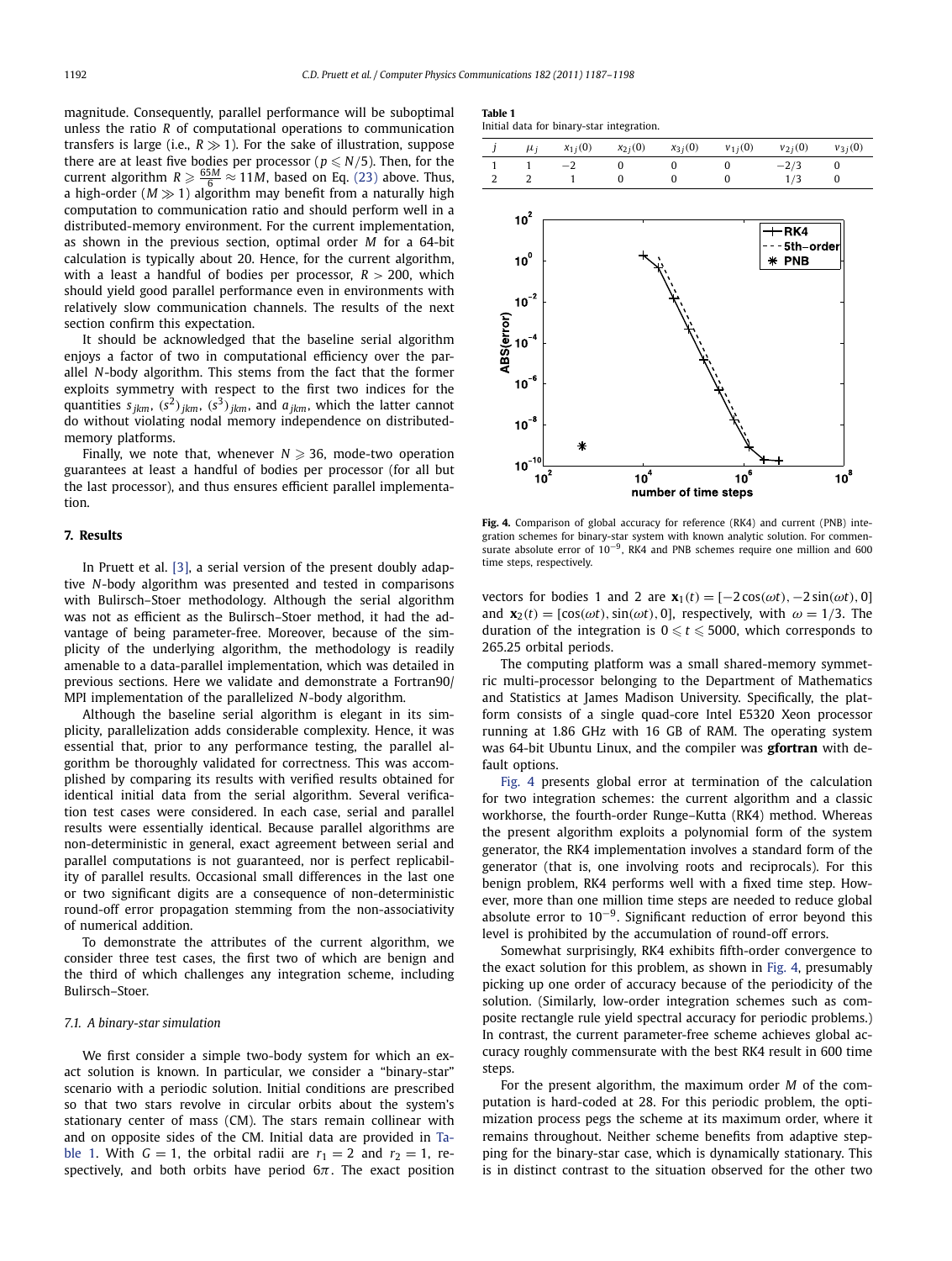<span id="page-6-0"></span>

**Fig. 5.** Time increment  $\Delta t$  vs. Maclaurin polynomial order *M* for binary-star problem with current algorithm. Global error tolerance is 10*u* for all data points, with double precision machine unit roundoff error  $u = 2.2 \times 10^{-15}$ .

test cases, for which the optimizer dynamically and dramatically adjusts both *M* and  $\Delta t$  as shown in [Fig. 2.](#page-3-0)

Whereas the computational time for the RK4 method is about 1.7 seconds, that of the current algorithm is 0.22 seconds. However, the RK4 scheme has been granted several advantages. First, the fixed time intervals are of the form  $\Delta t = 2^{-n}$ , where  $1 \leq n \leq 10$  is an integer. Such representations can be expressed exactly in binary. Thus, no round-off error accumulates in the time *t* itself for the RK4 method. As implied above, for the present adaptive scheme, the time step is essentially constant for the binary-star problem; however, it varies ever so slightly. Thus, over long-term evolution modest error accrues in the time, which slightly contaminates the value of the "exact" solution. Without this advantage, the minimum global error attainable by the RK4 scheme was found to be approximately 10<sup>−</sup>8.

Second, the binary-star problem is spatially two-dimensional, which the RK4 method exploits. The present *N*-body algorithm, on the other hand, is spatially three-dimensional, and no attempt is made to take advantage of the reduced dimension of the test case. Thus the current method incurs a factor of 3*/*2 penalty in workload relative to the reference methodology.

Third, the present scheme is run in parallel mode, with a single body assigned to each processor. This represents an extraordinarily inefficient use of the parallel algorithm, which invokes multiple MPI commands and incurs processor-to-processor communication costs unnecessary for systems of small *N*.

For small *N*, a fairer comparison pits RK4 methodology against the baseline serial algorithm from which the current parallel algorithm was derived. To that end, the serial algorithm without adaptation or optimization is implemented with a constant time step and  $M = 28$ . With 800 steps during the integration interval, the baseline algorithm achieves global error of 10−<sup>10</sup> in 0*.*126 seconds of execution time. After accounting for the workload discrepancy associated with whether two or three spatial dimensions are involved, the baseline algorithm is more than twenty times faster than RK4, and the parallel algorithm is more than ten times faster, for commensurate accuracies.

The vast difference in the time increment of the two methods underscores the principal advantage of high-order methods, namely that, for commensurate accuracy, they permit larger time steps than do low-order ones. The advantages of very high order are illustrated in Fig. 5, which shows the variation in  $\Delta t$  with Maclaurin order *M* for the present algorithm implemented on the binary-star problem. As *M* is varied from 4 to 28, the time step allowed for a pre-specified global accuracy increases by some 4.5 orders of magnitude. Slightly more than half of that gain (in powers of ten) occurs between fourth and eighth order. As stated previ-

#### **Table 2**

Extrema of relative errors in total energy  $(|\Delta E/E|)$  and angular momentum  $(|\Delta L/L|)$ , and computation time *T*, as functions of integration time step  $\Delta t$ , for hybrid symplectic scheme of Chambers.

| $\Delta t$ [days] | $ \Delta E/E $         | $ \Delta L/L $         | $T$ [s] |
|-------------------|------------------------|------------------------|---------|
| 20                | $3.13 \times 10^{-7}$  | $2.18 \times 10^{-13}$ | 11.0    |
| 10                | $3.82 \times 10^{-8}$  | $1.35 \times 10^{-13}$ | 16.4    |
| 5                 | $4.70 \times 10^{-9}$  | $2.24 \times 10^{-13}$ | 27.5    |
| 2                 | $9.61 \times 10^{-10}$ | $1.97 \times 10^{-11}$ | 58.4    |
|                   | $1.05 \times 10^{-10}$ | $3.74 \times 10^{-11}$ | 111.8   |
| 0.5               | $1.07 \times 10^{-10}$ | $2.19 \times 10^{-10}$ | 222.7   |

#### **Table 3**

Extrema of relative errors in total energy  $(|\Delta E/E|)$  and angular momentum  $(|\Delta L/L|)$ , and computation time *T*, as functions of relative velocity error tolerance  $\epsilon$  for present serial algorithm.

|           | $ \Delta E/E $         | $ \Delta L/L $         | $T$ [s] |
|-----------|------------------------|------------------------|---------|
| $10^{-3}$ | $2.63 \times 10^{-7}$  | $3.30 \times 10^{-8}$  | 766.0   |
| $10^{-6}$ | $1.56 \times 10^{-10}$ | $1.56 \times 10^{-11}$ | 1077.8  |
| $10^{-9}$ | $1.78 \times 10^{-12}$ | $3.06 \times 10^{-12}$ | 1443.9  |

ously, for this problem, RK4 methodology behaves as a fifth-order method. As such, it might be expected to require a time increment approximately 3.5 orders (∼3000 times) smaller than that of the current method with  $M = 28$ , for commensurate accuracies. Indeed, [Fig. 4](#page-5-0) confirms this expectation.

#### *7.2. Evolution of the solar system*

Of particular concern for *N*-body integrators is energy conservation over long-term integration. In the absence of non-elastic collisions, total energy should be exactly conserved. Modern integrators are designed to be *symplectic*. For Hamiltonian systems, symplectic integrators preserve structure in phase space, and as a consequence, they conserve energy to high order. [\[8,9\].](#page-11-0) Thus, symplectic integrators represent the current state of the art in simulating orbital dynamics.

Here we consider both short-term (50,000 years) and long-term (three million years) evolutions of the solar system. The first serves simply to benchmark the efficiency of the current algorithm relative to a symplectic integrator. The second firmly establishes the fidelity of the present algorithm.

#### *7.2.1. Short-term evolution of the solar system*

Representative of the class of symplectic integrators is the hybrid symplectic code MERCURY6 of Chambers [\[10\],](#page-11-0) which couples a second-order, fixed-step symplectic integrator with adaptive Bulirsch–Stoer methodology. Typically, low-order integrators are unreliable for close encounters. Hence, MERCURY6 switches to Bulirsch–Stoer to negotiate near collisions. The hybrid scheme is both extremely fast and quite robust. Here we compare results obtained from MERCURY6 and the present method for a solar-system evolution of 50,000 years.

For consistency with the precursor to the present paper [\[3\],](#page-11-0) initial data are taken from *Ephemerides of Minor Planets* for Epoch 1997, December 18.0 (Julian Date). Cartesian position coordinates  $(x_1, x_2, x_3)$  are given in astronomical units [AU] referenced from the sun, which is located initially at the origin. The computational platform case is the same as that of the two-body "binary-star" simulation described in Section [7.1.](#page-5-0)

Both codes were compiled with the same compiler and compiler options, including aggressive optimization. Tables 2 and 3 quantify the accuracy and efficiency of MERCURY6 and the baseline serial scheme of the present method, respectively. For this benign test problem, the adaptive Bulirsch–Stoer option of the hybrid symplectic integrator is not invoked. Thus MERCURY6 functions as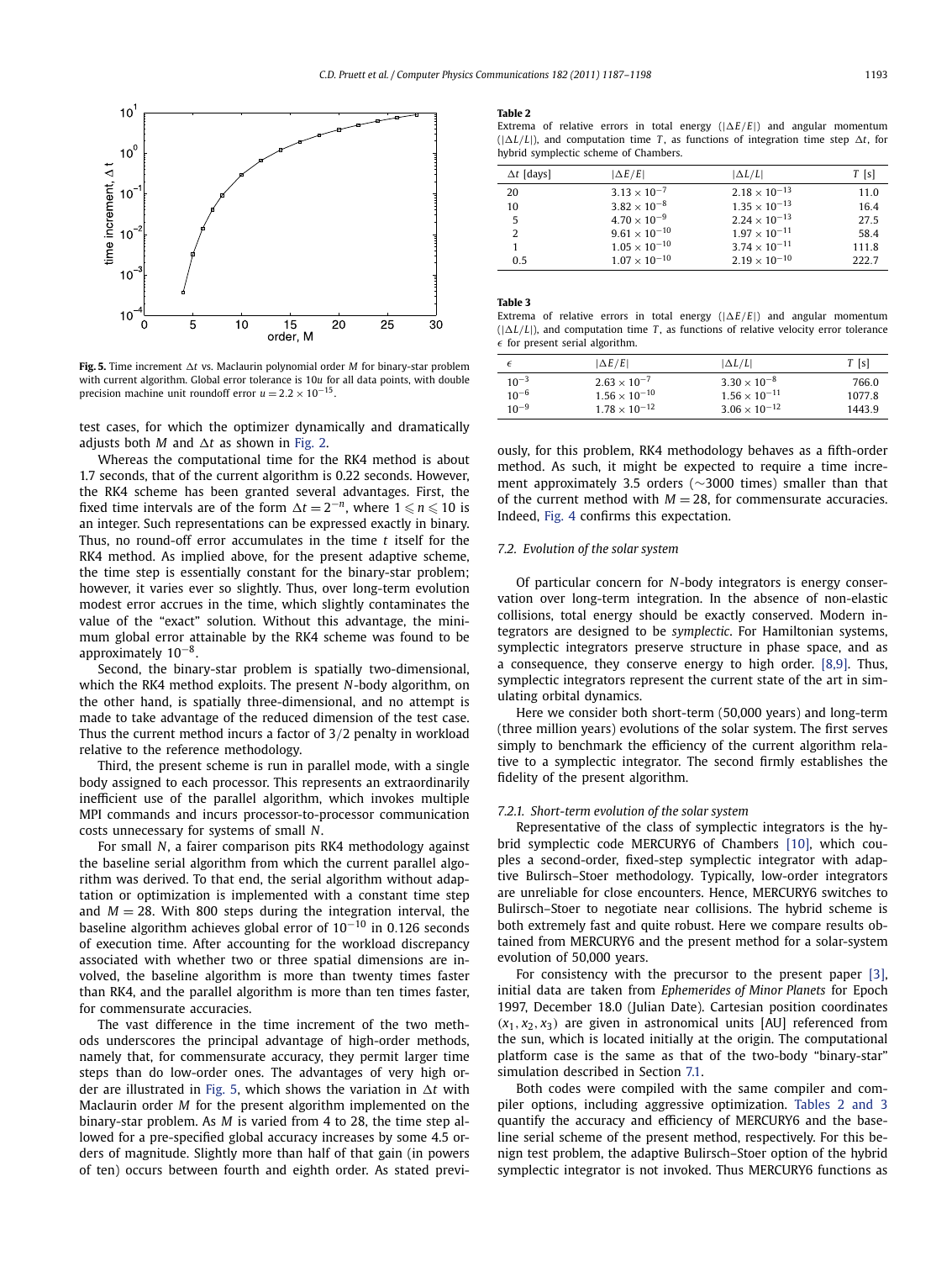<span id="page-7-0"></span>a fixed-step integrator of second order. In this mode, MERCURY6 is extraordinarily efficient. Accuracy is controlled simply by specifying the time step  $\Delta t$  in days. Even with a relatively large time step of 20 days, MERCURY6 requires just 11 seconds of compute time for the full 50,000-year calculation, impressively preserving total energy (*E*) to seven significant digits and angular momentum (*L*) to thirteen, as indicated by their relative errors  $|\Delta E/E|$  and  $|\Delta L/L|$ , respectively.

Preservation of energy to ten significant digits, however, requires a time step that is 20 times smaller and a computation time that is ten times larger (111.8 seconds, line 5 of [Table 2\)](#page-6-0). Round-off error apparently prevents the method from achieving higher accuracies by further reduction of the time step.

In contrast, for the present algorithm, global accuracy is controlled by adjusting the error tolerance  $\epsilon$ , which constrains global error in velocity. Thus, one would expect energy to be conserved to roughly six places whenever  $\epsilon = 10^{-3}$ . This is confirmed by the first line in [Table 3.](#page-6-0) At low to moderate accuracies, the present serial algorithm cannot compete in efficiency with the symplectic integrator. At the lowest accuracy ( $|\Delta E/E| \approx 10^{-7}$ ), the symplectic integrator completes the simulation 70 times faster than the current serial algorithm. However, the advantage of the symplectic method diminishes somewhat when higher accuracy is demanded. For example, for  $|\Delta E/E| \approx 10^{-10}$ , the relative efficiency advantage of the symplectic method is reduced below ten. Moreover, for a modest 33% increase in computational cost, the present method, as shown in line 3 of [Table 3](#page-6-0) is able to further drive down  $|\Delta E/E|$ by two orders of magnitude, which the second-order symplectic method is unable to do, presumably due to the accumulation of round-off error. Furthermore, were the symplectic integrator able to attain this level of precision, its compute time would be very nearly equivalent to that of the present method.

To summarize, the present method was designed for extraordinary accuracy. At low accuracies, it is not competitive with current state-of-the-art methods. At very high accuracy, it is.

The efficiency disadvantage of the current method is further atoned for by two significant advantages. First, the adaptive attributes of the present method render it well-suited for nonbenign *N*-body systems that involve close encounters. Thus, there is no need for hybrid methodology. Second, as a corollary to the first advantage, the algorithm is compact and thus readily parallelized.

#### *7.2.2. Long-term evolution of the solar system*

Long-term evolution of the solar system remains of continuing interest, particularly in regard to its stability. To this end, we demonstrate the current algorithm by evolving the solar system forward in time for a nominal three million years.

The solar-system simulation presented here was inspired by the three-million year integration by Quinn et al. [\[11\].](#page-11-0) Their integration involved high-order (up to 12th) symmetric, multistep integrators. Although the authors have drawn inspiration from this source, for a number of reasons, we have not tried to replicate their work. Among these, Quinn et al. model several high-order corrections that are beyond the scope of this paper (but not the capability of the algorithm). These include relativistic effects, the effect of the finite quadrupole moment of the Earth–Moon system, and tidal-friction effects on the Moon's orbit.

Specifically, the sun and nine planets (including Pluto) are considered  $(N = 10)$  as point masses. As before, initial conditions are taken from *Ephemerides of the Minor Planets* for 1997, December 18.0. For the interpretation of graphical results to follow, the first two cartesian coordinates are in the nominal plane of the ecliptic, and the third coordinate is normal to the ecliptic. The natural time unit [NTU] is the mean Earth year (365.25689833 days) di-



**Fig. 6.** Energy conservation by present scheme for 10,000 NTU solar-system evolution. Legend: (a) aggregate kinetic energy (KE, narrow solid line); aggregate potential energy (PE, dashed line); aggregate total energy (TE, thick solid line). (b) Scheme conserves total energy (TE) throughout integration to more than 13 significant digits.

vided by  $2\pi$ . The physical duration of the integration is 20 million NTUs, or roughly 3.18 million Earth years.

Once again, the computational platform is that described above in Section [7.1](#page-5-0). Because serial and parallel performance both improve by a factor of approximately three with aggressive optimization, the -O3 compiler option was set. The computation was conducted using the present parameter-free parallel algorithm on two processors  $(p = 2)$ ; that is, with five bodies per processor.

The current scheme is not explicitly designed to be symplectic; nevertheless, its high-order accuracy renders the scheme effectively symplectic. Fig. 6 presents aggregate kinetic energy (KE), aggregate potential energy (PE), and aggregate total energy (TE) for a preliminary integration of 10,000 NTUs using the parameter-free, parallel algorithm. Total energy is conserved to more than 13 significant digits. We note that the relationship of the time averages of KE and PE is as expected from the virial theorem. We further note that the variations in KE and PE on a 74.2 NTU (11.8-year) cycle are due primarily to the motion of Jupiter.

For this long-duration integration, one algorithmic concession was made. The relative global error tolerance was relaxed by several orders of magnitude under the assumption that several digits of accuracy would unavoidably be lost due to the accumulation of round-off errors. Specifically, the error tolerance was reset to  $10^{-9}$ , and the algorithm did not run in its completely parameterfree mode. During the computation, which nevertheless invoked doubly adaptive optimization, the Maclaurin order varied from 6 to 24, with the usual range between 13 and 22. The total number of time steps was just over 239 million, or approximately 75 steps per Earth year on average, or a bit under 5 days per average step. The integration required 30.4 hours of clock time.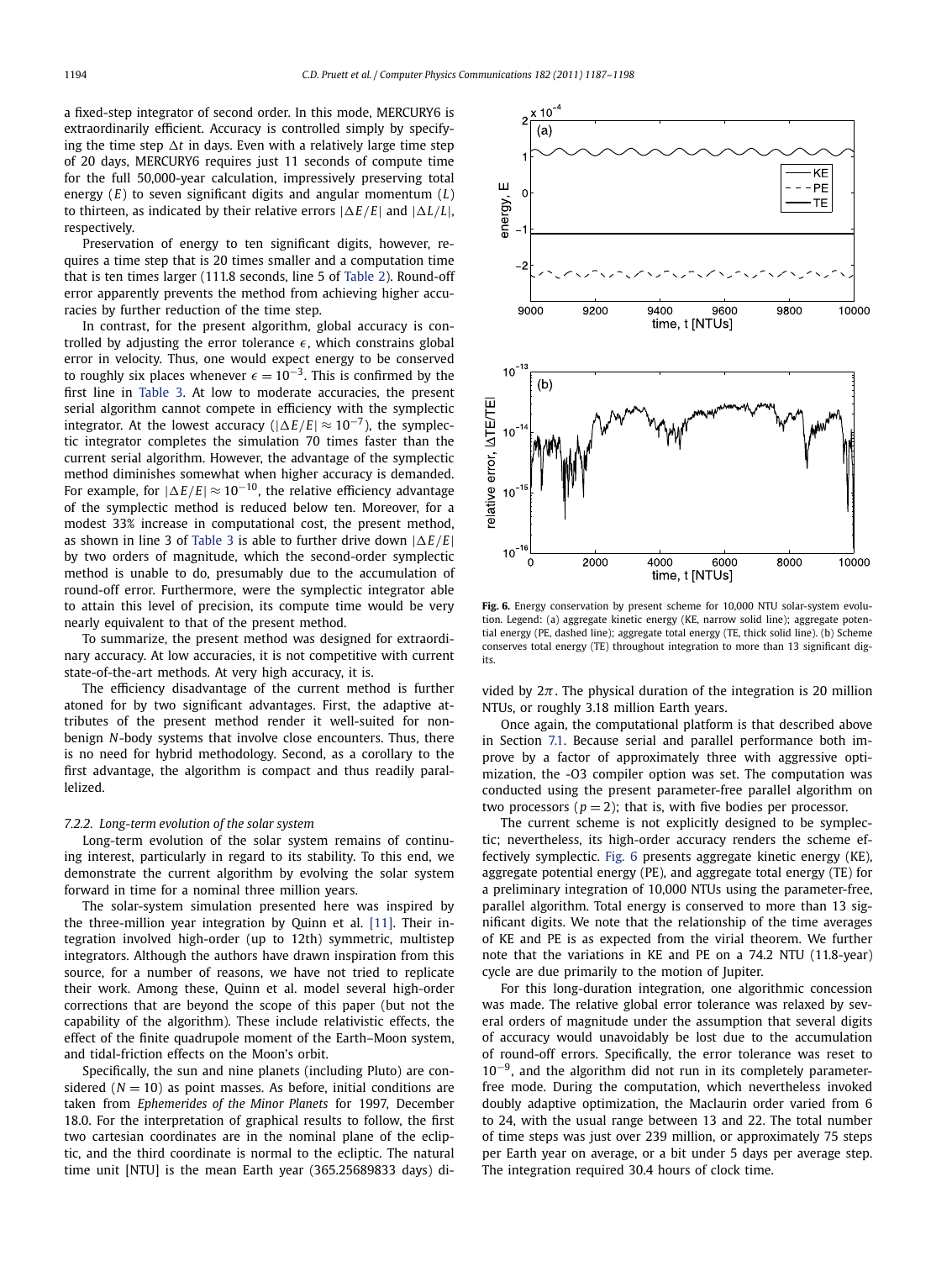#### <span id="page-8-0"></span>**Table 4**

Extrema of signed relative errors in total energy (*E*), total linear momentum (*Pi*), and total angular momentum (*Li*).

|                       | Signed rel. err.         | Time [NTUs]           |
|-----------------------|--------------------------|-----------------------|
| $min(\Delta E/E)$     | $-5.024 \times 10^{-10}$ | $1.820 \times 10^{7}$ |
| $max(\Delta E/E)$     | $+1.007\times10^{-9}$    | $1.439 \times 10^{7}$ |
| $min(\Delta P_1/P_1)$ | $-2.134 \times 10^{-12}$ | $1.858 \times 10^{7}$ |
| $max(\Delta P_1/P_1)$ | $+1.600 \times 10^{-12}$ | $9.415 \times 10^{6}$ |
| $min(\Delta P_2/P_2)$ | $-4.198 \times 10^{-13}$ | $2.813 \times 10^{6}$ |
| $max(\Delta P_2/P_2)$ | $+1.259 \times 10^{-12}$ | $1.783 \times 10^{7}$ |
| $min(\Delta P_3/P_3)$ | $-4.543 \times 10^{-13}$ | $1.713 \times 10^{7}$ |
| $max(\Delta P_3/P_3)$ | $+1.060 \times 10^{-12}$ | $4.194 \times 10^{6}$ |
| $min(\Delta L_1/L_1)$ | $-4.341 \times 10^{-10}$ | $1.448 \times 10^{8}$ |
| $max(\Delta L_1/L_1)$ | $+4.403 \times 10^{-10}$ | $1.729 \times 10^{8}$ |
| $min(\Delta L_2/L_2)$ | $-4.446 \times 10^{-10}$ | $6.291 \times 10^{6}$ |
| $max(\Delta L_2/L_2)$ | $+2.497 \times 10^{-9}$  | $1.944 \times 10^{7}$ |
| $min(\Delta L_3/L_3)$ | $-4.027 \times 10^{-10}$ | $1.184 \times 10^{7}$ |
| $max(\Delta L_3/L_3)$ | $+1.406 \times 10^{-9}$  | $1.878 \times 10^{7}$ |

Because the system is isolated, all components of aggregate linear momentum and aggregate angular momentum should be conserved. Table 4 presents the minimum and maximum relative errors incurred in all conserved quantities over the course of the integration, as well as the time [NTUs] at which each extremum occurred. The error extrema do not congregate at the end of the integration, which suggests that the dominant contributions to error are random rather than systematic. The largest relative error incurred for any conserved quantity was approximately  $2.5 \times 10^{-9}$ .

Orbital eccentricities vary over time, as do nominal radii and precession rates of perihelia. The planets with the largest eccentricities are Mercury, Mars, and Pluto, whose time-averaged precession rates are 572.4, 1628, and −34.88 arcseconds per century, respectively, as reported by the JPL Solar System Dynamics website (in Table 2a of "Keplerian Elements for Approximate Positions of the Major Planets" by E. M. Standish; [http://ssd.jpl.nasa.gov/txt/](http://ssd.jpl.nasa.gov/txt/p_elem_t2.txt) [p\\_elem\\_t2.txt\)](http://ssd.jpl.nasa.gov/txt/p_elem_t2.txt). Of Mercury's precession rate, 43 arcseconds per century are attributable to relativistic effects. The remaining 529.4 arcseconds per century are due to the gravitational influences of the remaining planets, which are modeled here. (The calculated relativistic contributions to the precession rates for Mars and Pluto are much smaller: less than 2.0 and 0.1 arcseconds per century, respectively.)

We now summarize how well the present algorithm replicates time-averaged precession rates published by JPL. To this end, our calculated planetary positions were examined carefully during three 10,000-year "epochs" at the beginning, middle, and end, respectively, of the 3.18 million-year integration. During these epochs, orbital positions were output at every time step, and the data were probed to locate the perihelia of Mercury, Mars, and Pluto as functions of time, from which the precession rates were subsequently extracted.

Because the initial state of the system was not free of linear momentum, the entire system experienced significant drift. Thus, the initial step in data post-processing was to convert absolute positions to sun-relative positions. Subsequent determination of the position of planetary perihelia was numerically challenging, especially for Mercury. Because of the relatively large time steps taken by the high-order method, Mercury's position, for example, was recorded fewer than twenty times per orbit. However, during each epoch, Mercury completed more than 41,000 orbits. Of the relatively large number of position reports for each planet, a few hundred were determined numerically to closely approximate perihelion positions. Points representing perihelion positions are plotted in the nominal plane of the ecliptic in Figs. 7, 8, and 9. In sun-relative coordinates, the sun's position is fixed at the origin. Symbols identify perihelion positions near the beginning (squares)



**Fig. 7.** Precession of perihelion during epochs 1, 2, and 3 for planet Mercury. Legend: dots (perihelion data); squares (location of perihelion near beginning of epoch);  $\times$  (location of perihelion near end of epoch).



**Fig. 8.** Precession of perihelion during epochs 1, 2, and 3 for planet Mars. Legend: dots (perihelion data); squares (location of perihelion near beginning of epoch);  $\times$  (location of perihelion near end of epoch).

and ending  $(x)$  of each epoch, respectively. The relative positions of the symbols indicate that Mercury and Mars precess counterclockwise. Pluto, in contrast, precesses clockwise. (This difference is attributable to the fact that Mercury and Mars orbit nearer the Sun than the massive planets Jupiter and Saturn, whereas Pluto's orbit is larger.) The mean precession rate for the epoch is simply the measure of the angle formed by solar rays through these two marked points, divided by the time that has elapsed between the two perihelion positions. Precession rates thus extracted numerically are presented in [Table 5.](#page-9-0)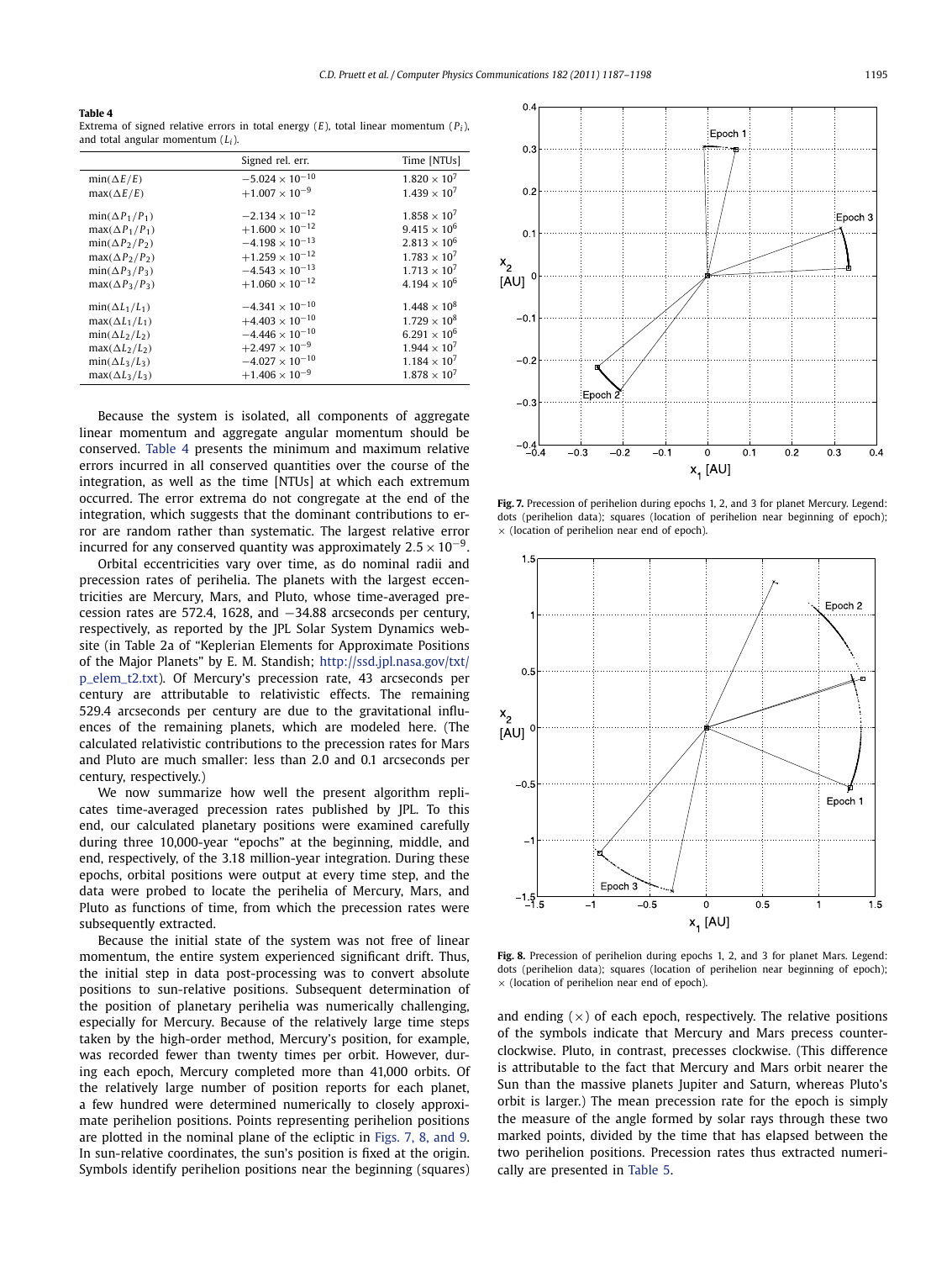<span id="page-9-0"></span>

**Fig. 9.** Precession of perihelion during epochs 1, 2, and 3 for Pluto. Legend: dots (perihelion data); squares (location of perihelion near beginning of epoch);  $\times$  (location of perihelion near end of epoch).

#### **Table 5**

Numerically calculated perihelion precession rates in arcseconds per century for Mercury, Mars, and Pluto. Legend: E1 (epoch 1, etc.); E1-2 (epochs 1-2, etc.); [ $t_0, t_1$ ] (time interval of integration in NTUs).

|                | $t_0$         | $t_1$         | Rate $[s/Cy]$ | P. revolutions |
|----------------|---------------|---------------|---------------|----------------|
| Mercury        |               |               |               |                |
| E1             | 349.54        | 62.577.65     | 518.49        | $\Omega$       |
| E <sub>2</sub> | 10,000,362.40 | 10,062,319.64 | 484.06        | $\Omega$       |
| E3             | 19.937.308.84 | 19.998.402.03 | 645.97        | $\Omega$       |
| $E1-2$         | 349.54        | 10,000,362.40 | 520.47        | 6              |
| $E2-3$         | 10,000,362.40 | 19,937,308.84 | 524.12        | 6              |
| $E1-3$         | 349.54        | 19,937,308.84 | 522.54        | 12             |
| <b>Mars</b>    |               |               |               |                |
| E1             | 35.84         | 62,776.27     | 1463.37       | $\Omega$       |
| E <sub>2</sub> | 10,000,211.07 | 10,062,727.14 | 1726.29       | $\Omega$       |
| E3             | 19,937,204.19 | 19,999,873.29 | 1050.46       | $\Omega$       |
| $E1-2$         | 35.84         | 10.000.211.07 | 1637.65       | 20             |
| $E2-3$         | 10,000,211.07 | 19,937,204.19 | 1605.36       | 19             |
| $E1-3$         | 35.84         | 19.937.204.19 | 1621.49       | 39             |
| Pluto          |               |               |               |                |
| E <sub>1</sub> | 1506.12       | 62.244.02     | $-41.72$      | $\Omega$       |
| E <sub>2</sub> | 10,000,800.85 | 10,042,919.15 | $-37.61$      | $\Omega$       |
| E <sub>3</sub> | 19.938.270.11 | 19,992,687.61 | $-7.55$       | $\Omega$       |
| $E1-2$         | 1506.12       | 10,000,800.85 | $-48.27$      | $\Omega$       |
| $E2-3$         | 10,000,800.85 | 19,938,270.11 | $-28.32$      | $\Omega$       |
| $E1-3$         | 1506.12       | 19,938,270.11 | $-37.29$      | $\Omega$       |

Table 5 reveals that precession rates are subject to considerable variability on the time scale of a 10,000-year epoch. In contrast, precession rates for the inner planets are relatively stable for time scales on the order of one-million years, as shown in the table by lines E1–2, E2–3, and E1–3, which report mean precession rates during the first "half," second "half," and "full" duration of the integration, respectively. Note that the numerically derived mean precession rate of Mars for the full duration of the integration is 1621.5 arcseconds per century, a value within 1*/*2 percent of the JPL value. The corresponding value for Mercury's precession rate, 522.54 arcseconds per century, is somewhat over one percent off the JPL value (excluding the general-relativistic contribution which was not part of our study). Pluto's numerically derived precession



**Fig. 10.** Execution time in seconds vs. number of bodies *N*.

rate is of the correct sign and within seven percent of the JPL value. Note that Pluto's perihelion did not complete even one full revolution during the 3.18-million year integration; a much longer integration time would be necessary to obtain a good approximation for the true long-term-average for Pluto's precession rate.

These results strongly suggest that the method is suitable for long-term solar-system integrations.

#### *7.3. Core–halo instability*

Having validated the parallel *N*-body algorithm with two venerable and relatively gentle problems, we now assess its performance on a tougher problem: the integration of "swarms" of particles such as that described in Section [5.](#page-2-0) Although such systems are easy to specify, they present extreme challenges for *N*-body integrators. Such systems exhibit "core-halo instability," in which gravitational forces occasionally gang up to eject a particle. Over time, as particles "boil off," the remaining system contracts in size. As it contracts, mean density increases, and close encounters increase in frequency. Numerical workhorses such as RK4 fail miserably because the time step needed to maintain tight error tolerances becomes so small that round-off errors overwhelm the calculation. Even a state-of-the-art integrator like Bulirsch–Stoer struggles, as indicated by a high percentage of failed steps [\[3\].](#page-11-0)

For greater physical realism than that of the system considered in Section [5,](#page-2-0) the particle swarms we now examine are spherical and the initial velocity distributions are Maxwellian.

Fig. 10 shows the execution time of the fully optimized parallel algorithm for particle swarms that vary in number from  $N = 16$ to  $N = 480$ . In all cases, the integration interval is  $t \in [0, 0.5]$ . Execution time depends upon many factors: number of particles *N*, particle density, specific initial conditions, and optimal Maclaurin polynomial order *M* and time increment  $\Delta t_l$  at each time level *l*. To remove two degrees of freedom, the particle density and the energy density are kept constant as the number of particles *N* is increased. Specifically, for each given value of *N*, a swarm radius and a velocity scale is predetermined by numerical experimentation such that the solution is non-singular during the finite integration interval. Equivalently, swarm radius and *N* establish particle density. Density and energy density are then both kept constant as *N* is varied by appropriately adjusting the spherical radius and "temperature" (velocity scale) of the particle swarm. This procedure tends also to somewhat stabilize the optimal order *M*.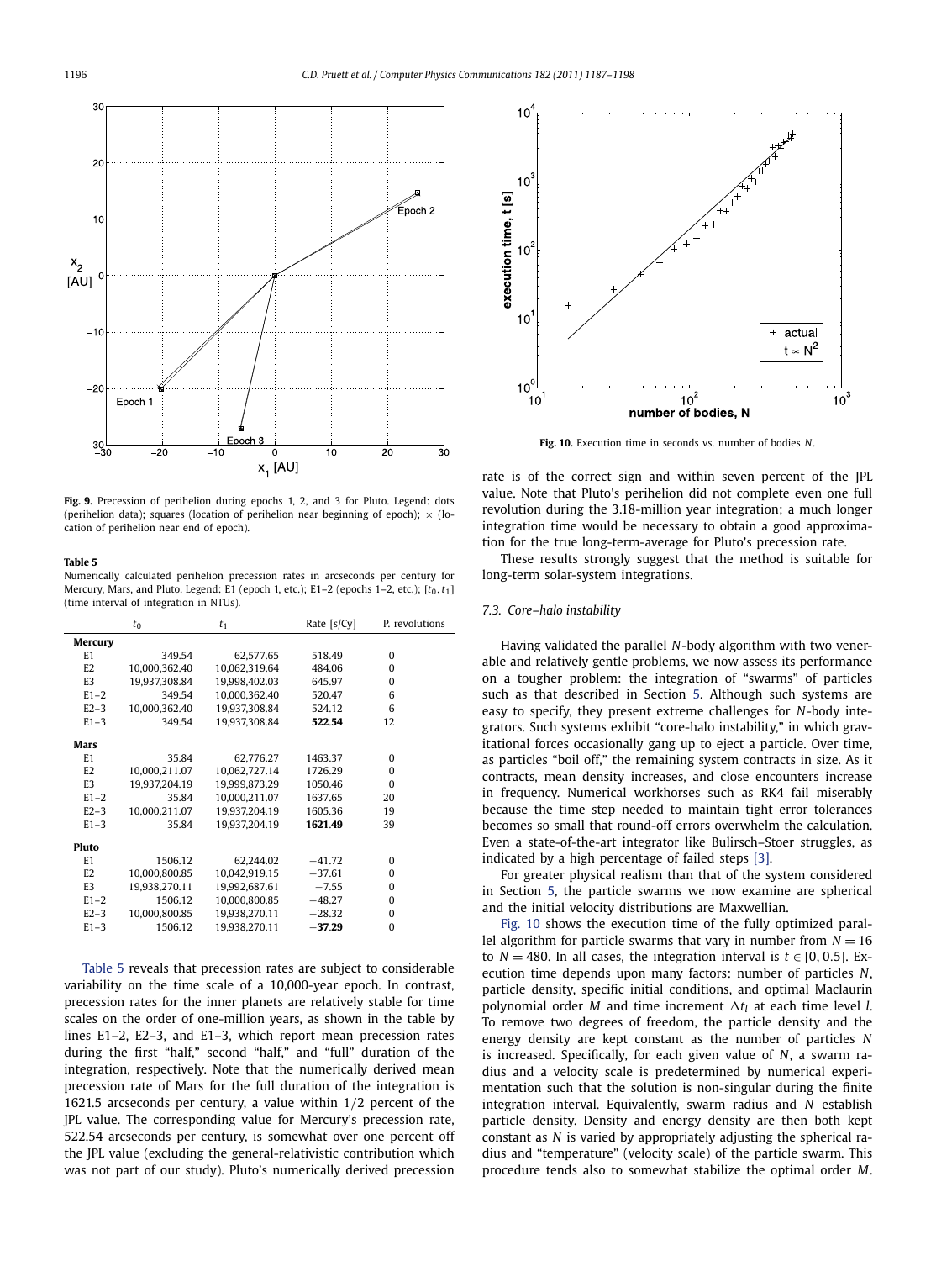

**Fig. 11.** Execution time in seconds and speedup *S(p)* vs. number of processors *p* for 96-body system (upper plots) and 480-body system (lower plots). Legend: idealized linear speedup vs. *p* relative to process time for serial algorithm (solid line); idealized linear speedup vs. *p* relative to process time for parallel algorithm with  $p = 1$  (dashed line); actual speedup (symbols).

Despite the considerable variability that remains due to randomized initial conditions, particle systems standardized in this way show predictable behavior. Execution times increase in close relationship to the asymptotic operation count, which scales as  $N^2$ , as shown in [Fig. 10.](#page-9-0)

Finally, Fig. 11 demonstrates parallel performance. The computational platform used for parallel benchmarking is the Cedar Linux Cluster at the University of Virginia, which consists of several hundred nodes, each with 2 GB of RAM and two AMD Opteron CPUs each running at 2 GHz. Interconnections are by gigabit Ethernet with 60–110 MB/s bandwidth and 50–200 μsecs latency. Routine requests are limited to 128 concurrent CPUs. The compiler is **pgf90** with default options (no aggressive optimization). Specifically, Fig. 11 presents execution times and speedup vs. *p* for two *N*-body systems: the 96-particle system described in Section [5,](#page-2-0) and a spherical 480-particle system with a Maxwellian velocity distribution as described above. For integration of the former system, the global error tolerance is set at  $\epsilon = 10^{-13}$ . For integrating the larger system, the algorithm is run in parameter-free mode, where  $\epsilon = 10u$ , and *u*, determined during execution, is the machine unit round-off error. For a double-precision calculation on the specific operational platform,  $u = 2.2 \times 10^{-15}$ .

Here, speedup  $S(p)$  is defined as the ratio of execution time of the serial algorithm to the execution time of the parallel algorithm on *p* processors. For comparison, ideal (linear) speedup, namely  $S(p) = p$ , is also shown.

Because the parallel algorithm cannot efficiently exploit symmetries (as discussed in the previous section), its computational workload is twice that of the baseline serial algorithm. Hence, ideal

scalability for the parallel algorithm is  $S(p) = \frac{p}{2}$ . For reference, this linear relationship is also provided in the figure. On this system and with these compiler options, scalability is linear but somewhat less than ideal for  $p \leqslant 120.$  Mildly superlinear performance is sometimes observed and attributed to cache issues; each node has 1024 K cache.

As expected, parallel performance degrades when the distribution of work becomes too fine-grained; that is, when the number of bodies per processor is fewer than a handful. However, so long as  $p \leq N/5$  (as suggested previously), the current parallel algorithm enjoys linear scalability for the range of values of *N* considered. We anticipate linear scalability with *p* for arbitrarily large *N*-body systems so long as the "handful" rule is obeyed. This optimistic projection is based on the following argument. If, at minimum granularity,  $p = N/5$ , then p is removed as a parameter, and *R* (see Eq. [\(23\)\)](#page-4-0) is independent of *N*.

# **8. How to use**

Advantages of the current algorithm include practical simplicity, high accuracy, and linear scaling with increasing *N*. A disadvantage is that it is memory intensive because of large polynomial order *M*. However, processor memory continues to grow even as chip speeds have plateaued. Hence, algorithms that favor memory use to diminish operation counts may be riding a wave for the foreseeable future.

The current algorithm is compact; implemented in Fortran 90 and MPI, it runs to only 723 lines. Moreover, in its parameter-free mode, the present algorithm is extraordinarily easily to use. For all practical purposes, the only input values are the problem data